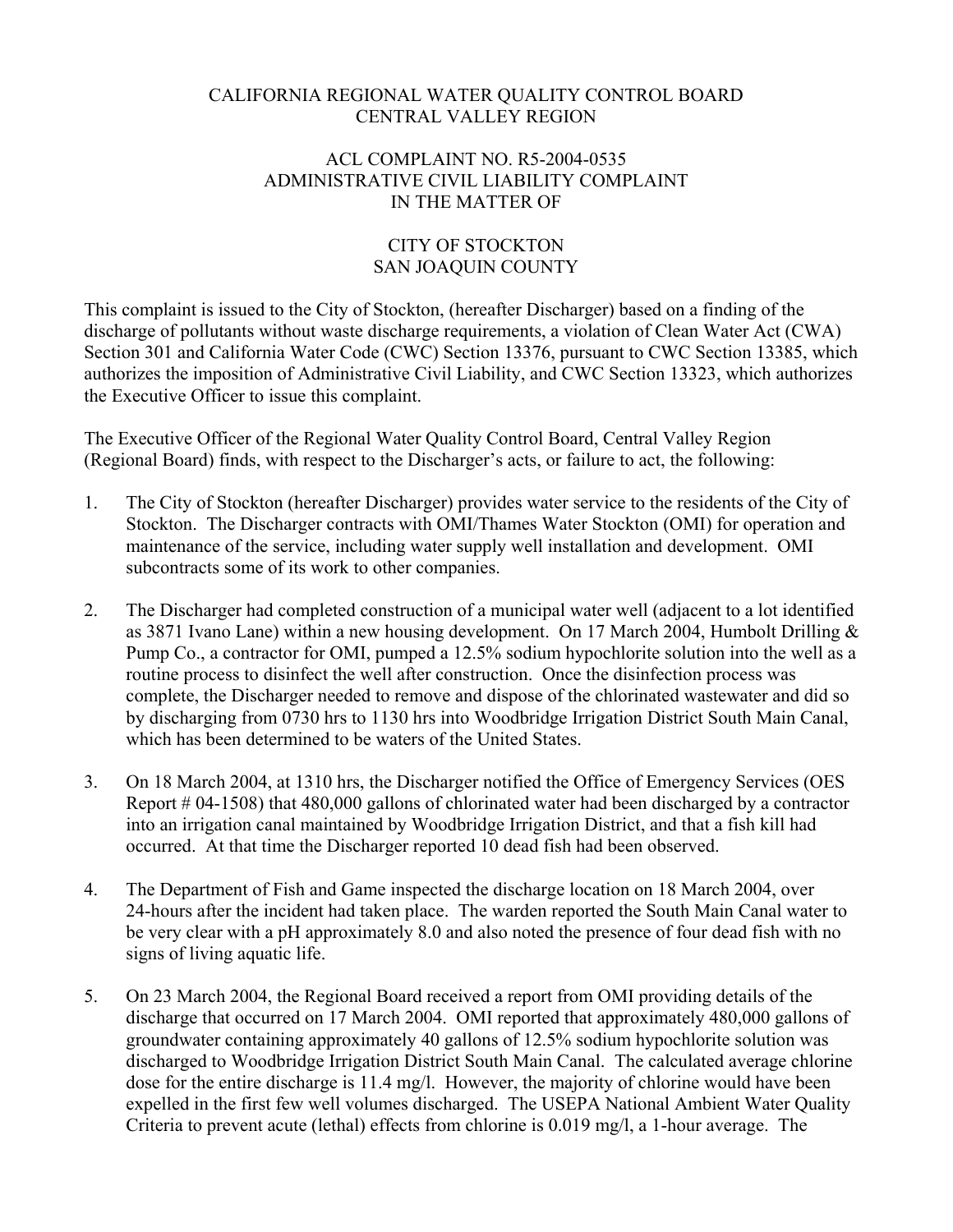calculated average dose is about six hundred (600) times higher than the acute criterion. The OMI report states that the discharge caused significant mortality to aquatic life (342 dead aquatic organisms including crayfish, mosquito fish, tadpoles, catfish, and perch) in the canal over a distance of 2,800 feet. Chlorine was measured in the canal at up to 0.3 mg/l (15 times the acute criteria) at 1608 hrs on 18 March 2004, a day after the spill.

- 6. Downstream of the discharge, the South Main Canal traverses Mosher Slough and the Calaveras River. At Mosher Slough the crossing has an overflow structure that allows continuous discharges when water is being supplied to irrigation district users. At the Calaveras River the canal crossing has an overflow structure that is gated. The canal is tributary to Mosher Slough, and may also be tributary to the Calaveras River. The South Main Canal meets the definition of waters of the United States pursuant to 40 CFR Part 122.2.
- 7. The Discharger did not apply for or receive Waste Discharge Requirements for the discharge of pollutants to surface waters.
- 8. CWA Section 301 and CWC Section 13376 prohibit the discharge of pollutants to surface waters except in compliance with an NPDES permit.
- 9. CWC Section 13385(a) states, in part:

*"(a) Any person who violates any of the following shall be liable civilly in accordance with this section:* 

*(1) Section 13375 or 13376.* 

 *\*\*\*\*\*\*\** 

*(5) Any requirements of Section 301, 302, 306, 307,308, 318, 401, or 405 of the Clean Water Act, as amended.* 

 *\*\*\*\*\*\*\** 

*(c) Civil liability may be imposed administratively by the state board or a regional board pursuant to Article 2.5 (commencing with Section 13323) of Chapter 5 in an amount not to exceed the sum of both of the following:* 

*(1) Ten thousand dollars (\$10,000) for each day in which the violation occurs.* 

*(2) Where there is a discharge, any portion of which is not susceptible to cleanup or is not cleaned up, and the volume discharged but not cleaned up exceeds 1,000 gallons, an additional liability not to exceed ten dollars (\$10) multiplied by the number of gallons by which the volume discharged but not cleaned up exceeds 1,000 gallons.* 

 *\*\*\*\*\*\*\** 

*(e) In determining the amount of any liability imposed under this section, the regional board, the state board, or the superior court, as the case may be, shall take into account the nature, circumstances, extent, and gravity of the violation or violations, whether the discharge is susceptible to cleanup or abatement, the degree of toxicity of the discharge, and, with respect to*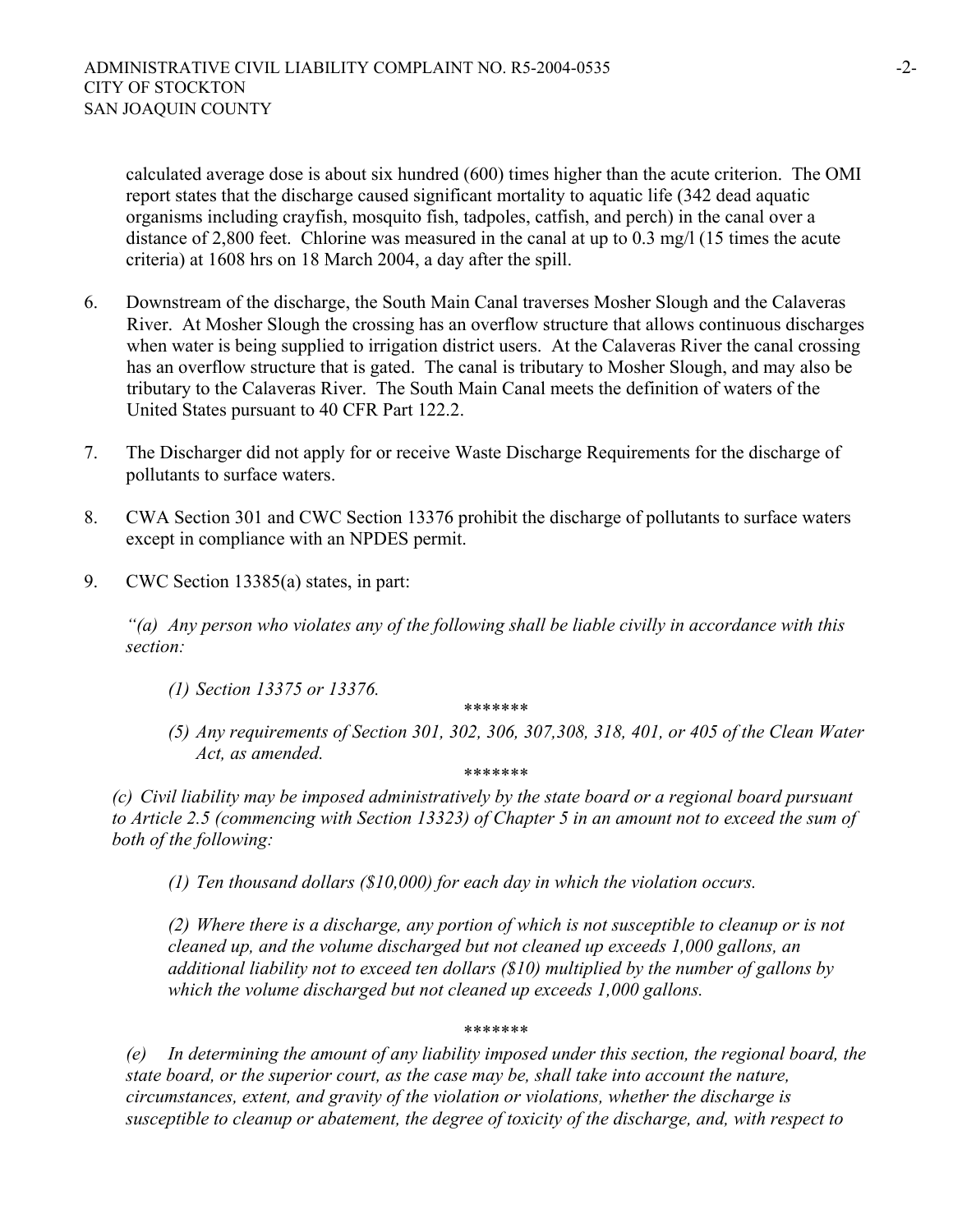*the violator, the ability to pay, the effect on its ability to continue its business, any voluntary cleanup efforts undertaken, any prior history of violations, the degree of culpability, economic benefit or savings, if any, resulting from the violation, and other matters that justice may require. At a minimum, liability shall be assessed at a level that recovers the economic benefits, if any, derived from the acts that constitute the violation."* 

- 10. The Discharger derived an economic benefit estimated to be not less than \$3,000 for not collecting and hauling the wastewater to the treatment plant for processing. The maximum statutory liability is \$4,800,000 (\$10,000 for one day of discharge plus approximately \$4,790,000; \$10 times 479,000 gallons).
- 11. Issuance of this Administrative Civil Liability Order to enforce CWC 13376 is exempt from the provisions of the California Environmental Quality Act (Public Resources Code Section 21000, *et. seq*.), in accordance with Title 14 California Code of Regulations, Enforcement Actions by Regulatory Agencies, Section 15321(a)(2).

THE CITY OF STOCKTON IS HEREBY GIVEN NOTICE THAT:

- 1. The Executive Officer of the Regional Board proposes the assessment of Administrative Civil Liability in the amount of **one hundred and twenty five thousand dollars (\$125,000)**, which includes estimated economic savings and Regional Board staff costs. The amount of the liability proposed is based upon a review of the factors cited in California Water Code Section 13385 and the State Water Resources Control Board's water quality enforcement policy.
- 2. A hearing on this matter will be held at the Regional Board meeting scheduled on **2-3 December 2004**, unless the Discharger agrees to waive the hearing and pay the proposed civil liability in full.
- 3. If a hearing on this matter is held, the Board will consider whether to affirm, reject, or modify the proposed Administrative Civil Liability, or whether to refer the matter to the Attorney General for recovery of judicial civil liability.
- 4. The Discharger may waive the right to a hearing. If you wish to waive the hearing, sign the waiver and return it, with a check made payable to the State Water Resources Control Board in the amount of the civil liability, to the Regional Board's office **within 30 days** of the date of this complaint. Any waiver will not be effective until 30 days from the date of this complaint to allow interested persons to comment on this action.

 $\mathcal{L}_\text{max}$ THOMAS R. PINKOS, Executive Officer

 $\mathcal{L}_\text{max}$  , where  $\mathcal{L}_\text{max}$  and  $\mathcal{L}_\text{max}$  and  $\mathcal{L}_\text{max}$ Date